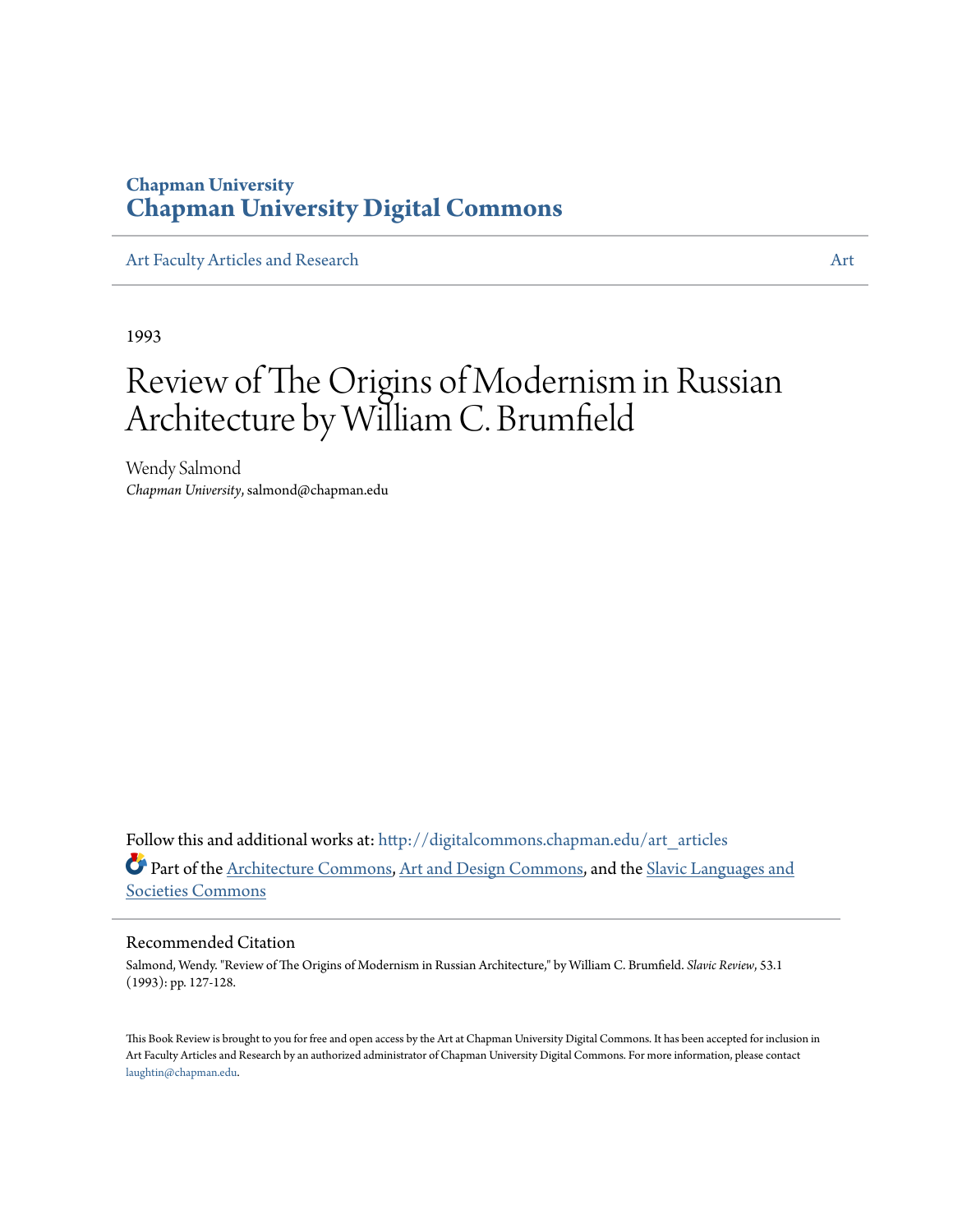## Review of The Origins of Modernism in Russian Architecture by William C. Brumfield

### **Comments**

This article was originally published in *[Slavic Review](http://www.slavicreview.illinois.edu/)*, volume 53, issue 1, in 1993.

### **Copyright**

Association for Slavic, East European, and Eurasian Studies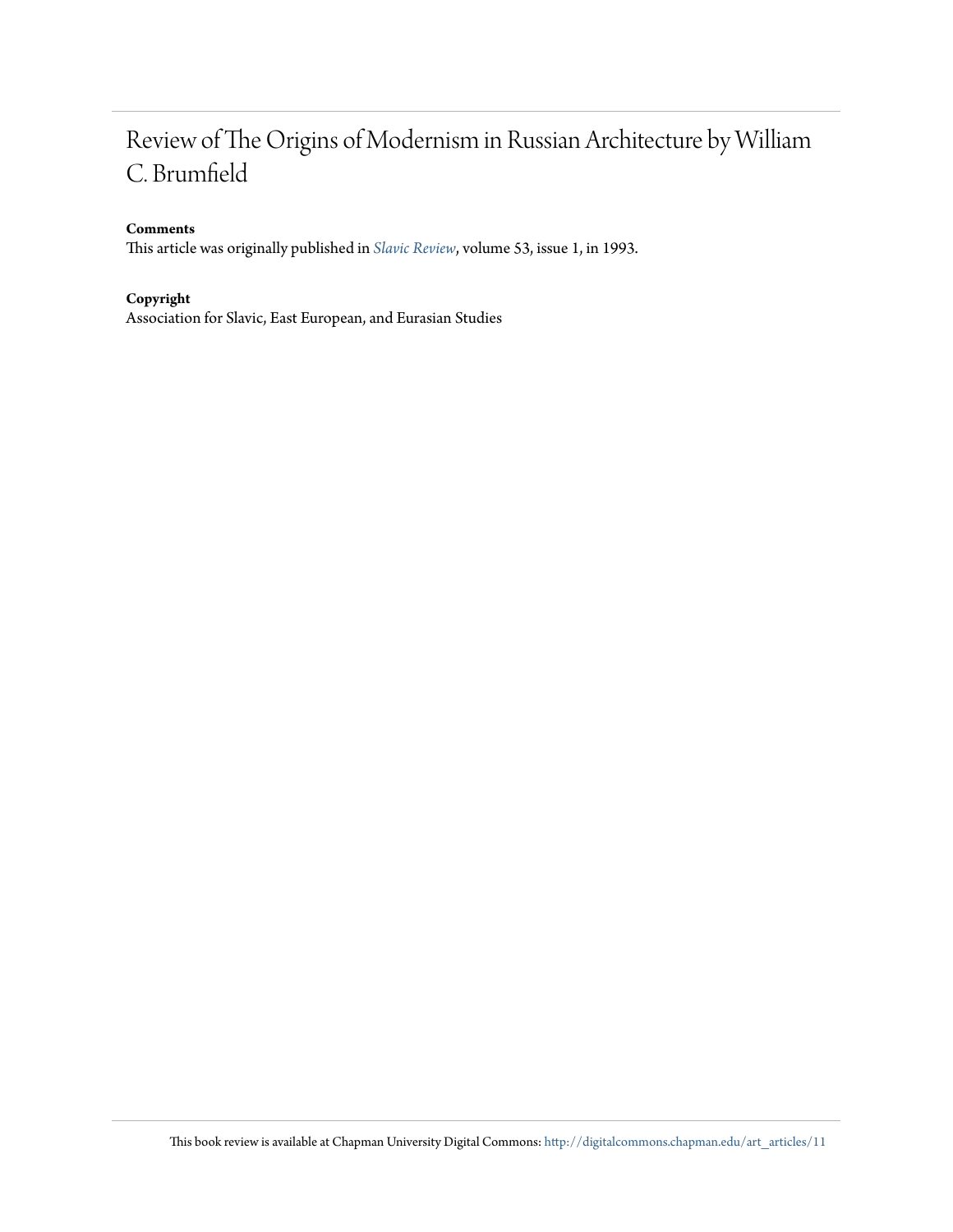#### *The Origins of Modernism in Russian Architecture.* By William Craft Brumfield. Berkeley: University of California Press, 1991. xxv, 343 pp. Plates. Maps. Figures. \$75.00, hard bound.

In The Origins of Modernism in Russian Architecture, William Brumfield has produced a worthy successor to his earlier Gold in Azure: One Thousand Years of Russian Architecture